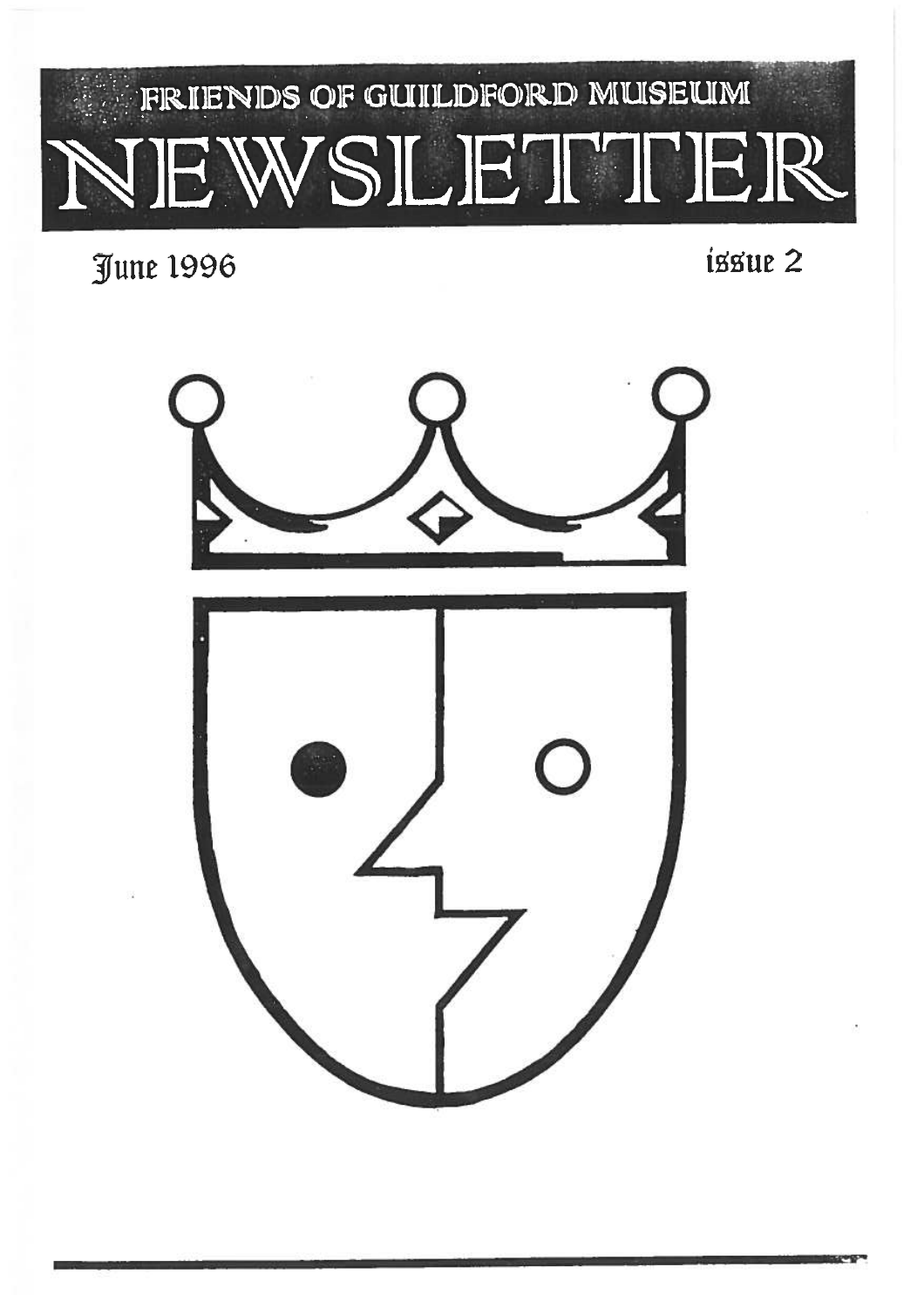#### From the Editor

It was good to see so many of you at the Annual General Meeting. Pat Cousins and Jean Rawlinson have resigned from the committee and we thank them for their valuable contribution to the success ofour first year. We are pleased to welcome three new committee members, Heather Anderson, Maureen Newman and Derek Somner and hope they will enjoy their time withasked Mary Alexander to provide an article based on her talk at the AGM on the Jews in Mediaeval Guildford as I was suresure you would wish to have some permanen<sup>t</sup> notes on the subject following the find of <sup>a</sup> Synagogue in the town last autumn.

The high hopes we had at our first meeting last year for an extension to the Museum and <sup>a</sup> roof placed on the Castle Keep were dashed when the Borough Council voted to postpone these indefinitely. However I was pleased to learn from the AGM that there is now the possibility that the Borough may apply for Lottery money for the Museum extension. Unfortunately the Keep is suffering from the inevitable decay caused by pollution and I hope means will be found to preserve it for future generations.

### COMMITTEE

ChairmanVice-ChairmanTreasurerEditor

 Elizabeth Cobbett Bill Bellerby r the component of the component of the component of the component of the component of the component of the component of the component of the component of the component of the component of the component of the component of **Tim Bryers** Secretary Marjorie Williams eric de la construction de la construction de la construction de la construction de la construction de la const **Eric Morgan** Matthew Alexander Heather AndersonMaureen NewmanBrian Alexander-O'Neil Jennifer PowellDerek Somner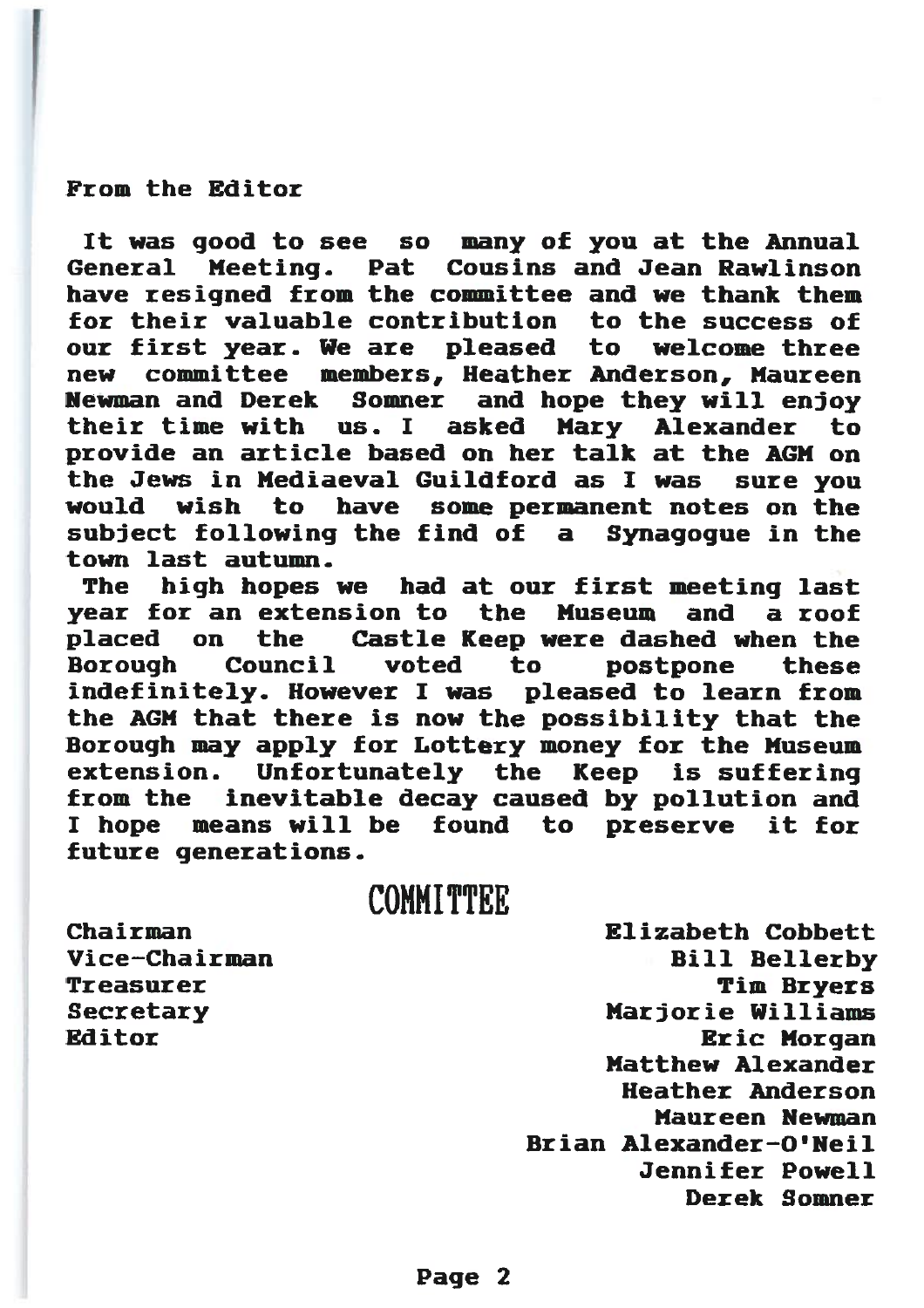# Message from our Chairman

Dear Friends,

How nice it is to write to you <sup>a</sup> letter of good news as in the first year of our Association we have reached our target of over 100 members. In fact to date we are One Hundred and Twenty fully paid up.

We hope that you have enjoyed our first years activities and that you will find the programme for this year even more exciting and that many more of you will be able to take advantage of them.

<sup>I</sup> know that the Secretary Marjorie Williams is also writing to highlight  $\,$  the progress so far  $\,$   $\,$ our future programme and I would like to take this opportunity to thank her for all the hard work that she and all the committee have done for us. not forgetting the excellent co-operation we have received from Matthew Alexander and the Museum Staff.

let us hope that our second year will more than emulate the past one and that we will grow from strength to strength.

#### Elizabeth Cobbett

#### A PIT OF HISTORY

Don't miss this series of temporary exhibitions in<br>the Museum showing items assembled from 16 showing items assembled from 16 Tunsgate, excavated by the Museum's Voluntary Excavation Unit. The current display features the John Dwight teapot which is the earliest English made teapot found in an excavation. An excellent sheet accompanies the exhibit.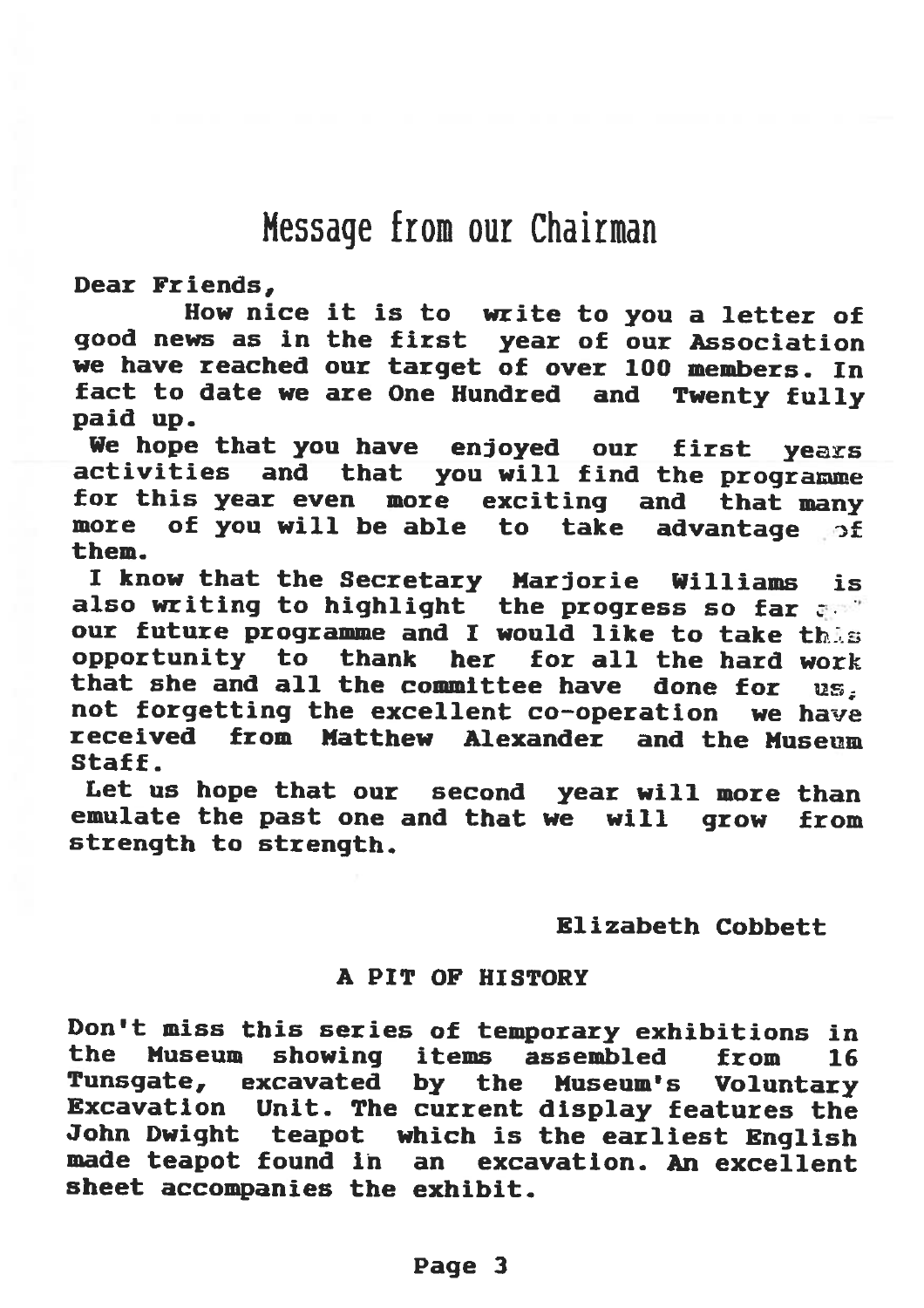# A CHAT FROM OUR SECRETARY

Thanks to your support our target for the first year of one hundred members has been reached. With one hundred and twenty paid—up members already we are now aiming for two hundred in our second year.

"Friends" gave many hours of voluntary service to the Museum during the special exhibitions and are now enabling it to open the Mediaeval Undercroft to theon three afternoons a week for the summer.

A considerable amount of money has been raised which will be used to improve the Museum facilities according to the wishes of its staff.

We do hope that you too feel you have benefited from your membership and enjoyed the meetings. In February Mary Alexander gave <sup>a</sup> most interesting lecture , "Investigating Guildford Castle", to <sup>a</sup> capacity audience. In April Matthew Alexander invited members toto the set of the set of the set of the set of the set of the set of the set of the set of the set of the set o<br>set of the set of the set of the set of the set of the set of the set of the set of the set of the set of the reception to mark the official opening of the new mediaeval exhibitionin the Undercroft. Tickets sold out for ourMediaeval Banquet in March. The sight of the colourful costumes of the guests contrasting against the background of the beautiful timbered Burchett's Barn will be long remembered. Our own Lord of Misrule, Matthew , ably assisted by his Court Jester, Ken Rowlands and two minstrels gave excellent entertainment. Originally we had intended to prepare the food ourselves, however due to illness it was necessary to call in professional caterers. This reduced the profits however their delicious period food was relished by all and it meant that the committee memberscould relax. (continued bottom of page 5)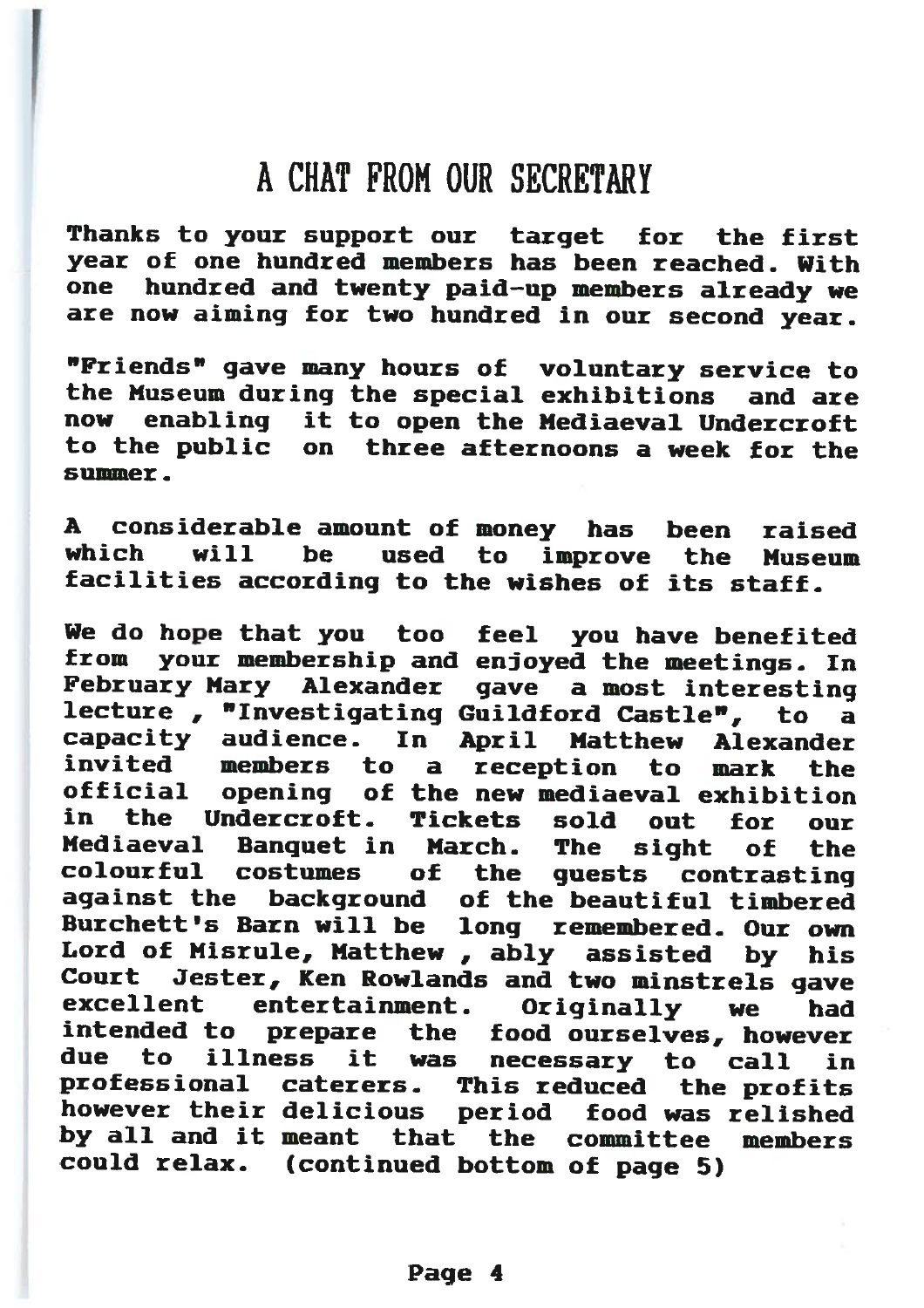# Curator's Corner

From the 1st April Guildford Museum has been part of <sup>a</sup> new department — the Department of Leisure Services, following the reorganisation for Guildford Borough Council. This is good news for<br>the Museum, It will mean we have a bigher profile Museum. It will mean we have a higher profile<br>he Management Team and this can only bring on the Management Team and<br>benefits to us. The new Director of Leisure Services is Jim Miles who has previously been Leisure Services Officer at Oxford and has <sup>a</sup> wide background in local government arts administration. He is very positive about the museum's role and will be drawing up an arts strategy for the Borough which <sup>I</sup> trust will put the museum extension once more to the fore. Realistically though, we have to recognise that the restoration of th Castle Keep will have to be postponed until after the extension is built. New beginnings are always exciting and <sup>I</sup> am cautiously optimistic about developments for the future.

Matthew Alexander **Museum Curator** 

(Secretary's Report continued from page 4) In April Brian Alexander O'Neil prepared <sup>a</sup> beautifully illustrated quiz sheet, "How Well Do You Know Cuildford7". Numbers were disappointing but it was greatly enjoyed and the trail is to be used at one of the museum's Young Archaeologists"<br>Club meetings, Unfortunately due to lack of meetings. Unfortunately due to lack of bookings it was necessary to cancel the coach outing to Westerham.

The committee hope you will come along and enjoy this year's events and promise they will do their best to ensure everyone receives <sup>a</sup> friendly welcome.

<sup>I</sup> should be most grateful to receive members' idea5 for future programmes.

Marjorie Williams.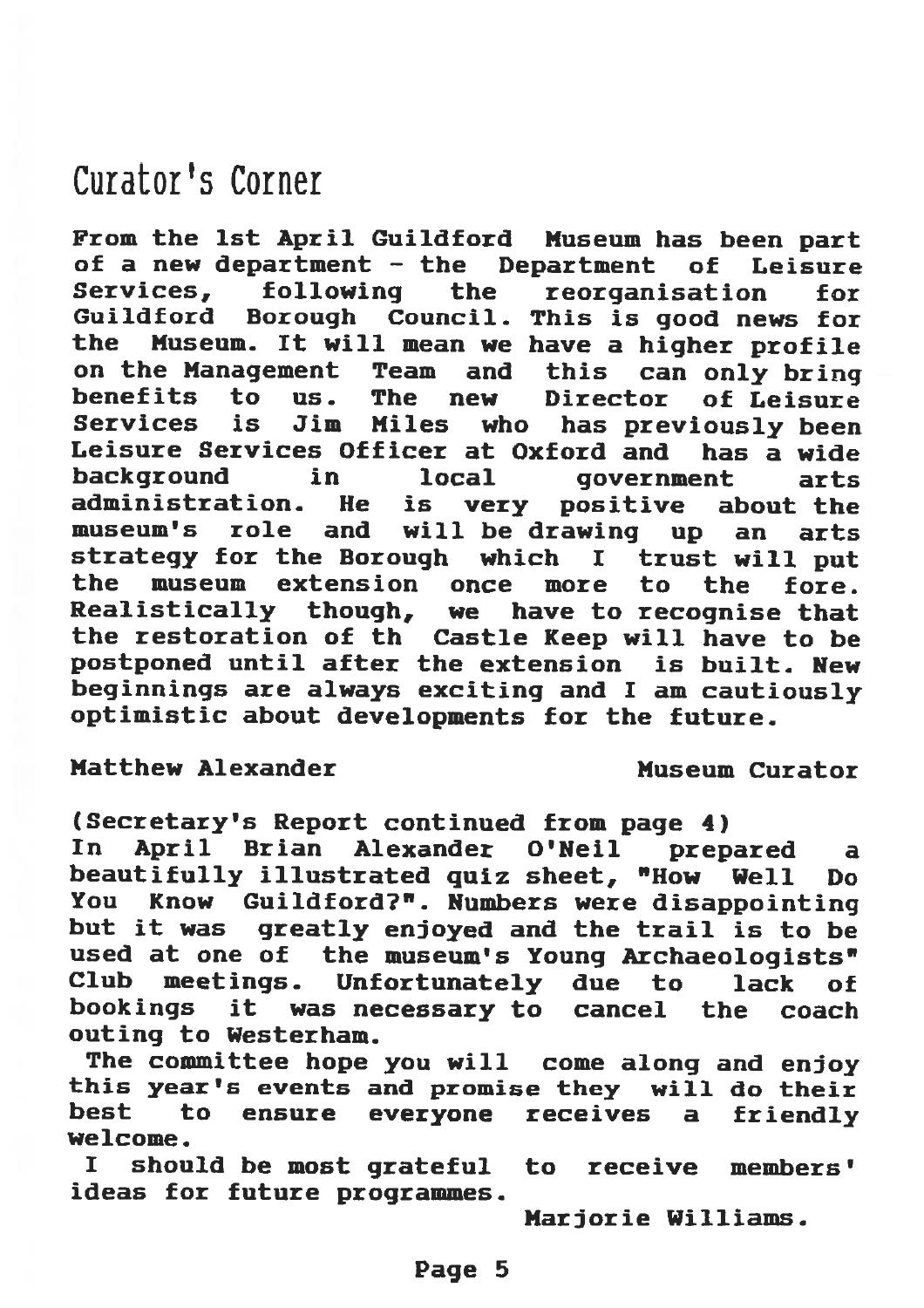HONEY MATTERS

Thanks to the unfailing enthusiasm of Marjorie Williams, our indefatigable Hon. Secretary, the first year in the financial life of the Friends has gone well. The target figure of over <sup>a</sup> hundred members has been surpassed.

Marjorie's famous Guided Walks as well as the various social events, the Halloween and Christmas Parties and the magnificent Mediaeval Banquet at Burchett's Farm Barn all produced tidy amounts for the Friends. We are especially grateful to Mary Alexander for pulling in <sup>a</sup> large and appreciative audience for the lecture on "Investigating Guildford Castle".

The Treasurer can report funds of nearly £1,400 at the end of the financial year on 31st March. Many members have renewed their subscriptions for 1996. If you are not one of them, please take action now! You will not be disappointed.

Tim Bryers. Hon Treasurer.

To become <sup>a</sup> member of the Friends of Guildford Museum <sup>p</sup>lease send <sup>a</sup> cheque with the appropriate subscription to Mr T.C,Bryers, Friends of Guildford2 Southbury, Lawn Road, Guildford, GU2 5DD Subscription rates for 1995/96 Individual £5: Family £10: Under 18's £2: Corporate £25: Individual Life £100

Please make cheques payable to FRIENDS OF GUILDFORD MUSEUM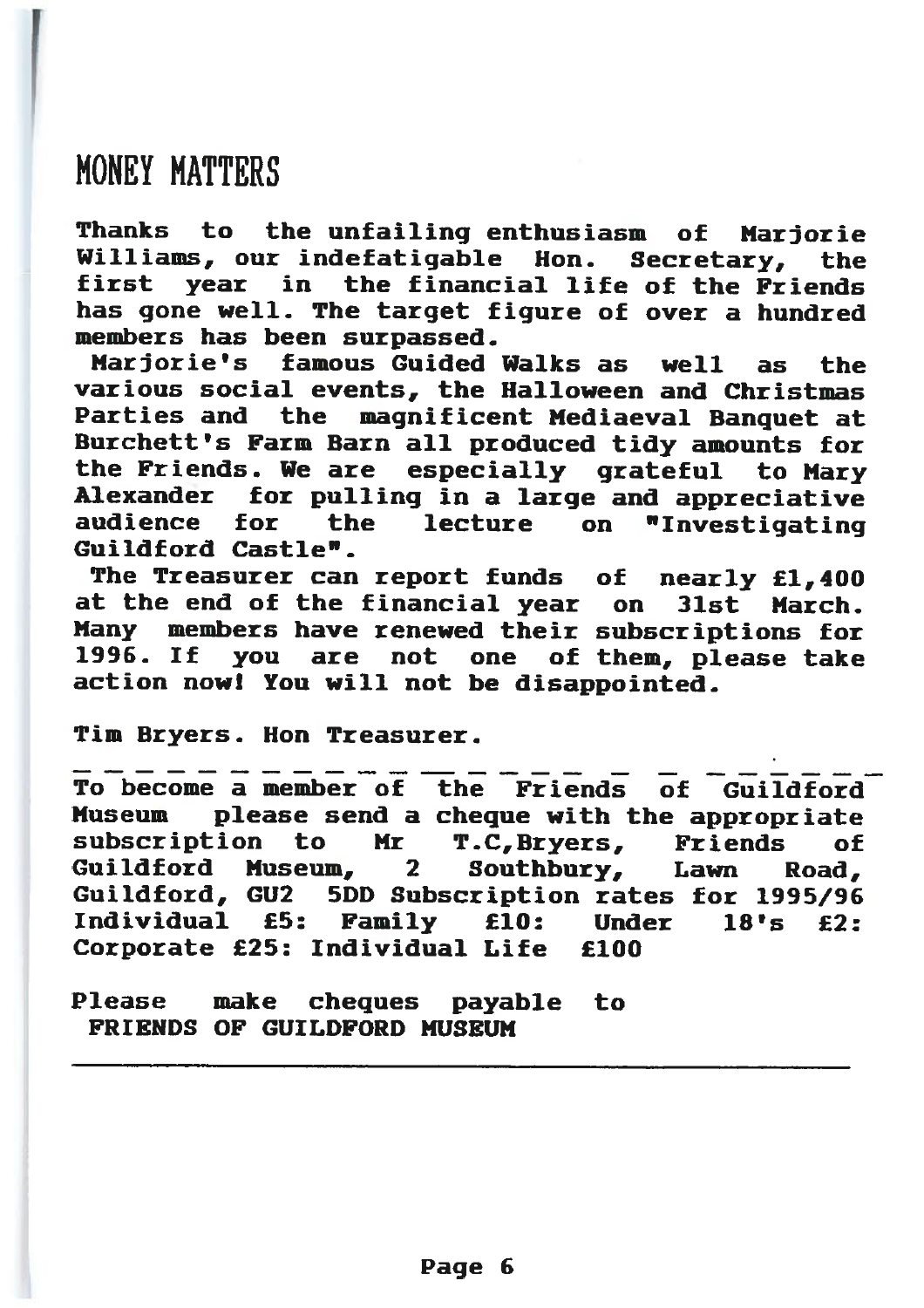# SHOPPING SENSATIONS

Have you been to visit the Museun Shop? There is <sup>a</sup> wealth of interest for all ages from 30p rubbers and pencils for the children to beautiful celtic jewellery which would be an asset to any ladies<br>wardrobe, The new range of notelets by wardrobe. Fitzwilliam(£2.99) and Yorkshire pottery goblets and candlesticks $(£7.50)$  are the candlesticks making <sup>a</sup> most desirable souvenir as some have Guildford printed on the base. Lewis Carroll souvenirs feature prominently from<br>postcards(15p) to kevrings(£1.99) and tea  $postcards(15p)$  to to teachers (fl.99) to the teachers towels(2.95). The blue and white victorian pottery cats(E2..50) are very pretty and would suit any age group but the boys I think would possibly like the rocking cardboard animals — my favourite is the elephant at £1.35. I think there can be few shops in Guildford that offer such<br>articles suitable for gifts, sou <sup>a</sup> wealth of articles suitable for gifts, souvenirs and stocking fillers.

Finally who could resist the marvellous selection<br>
is local and general history books. New ones of local and general history books. arriving all the time eg. "Three acres and a Cow" by Eli Hampshire(£12.50) and Volume 2 of Mark<br>sturley's book on the "Breweries and Public Sturley's book on the "Breweries and Public<br>Houses"(f10.95), There is a special offer on  $House*(£10.95)$ . a special offer on<br>instead of £7.99 Don't Industrial Surrey, at £4 forget also that members ge<sup>t</sup> 10% off on production of their card. Enjoy your shopping.

Sandra Morgan.

GUIDED WALKS OF GUILDFORD

Monday, Wednesday and Sunday at 2.3Opm. until 30th September. Thursday at 7.30 until 28th August. from Tunsqate Arch.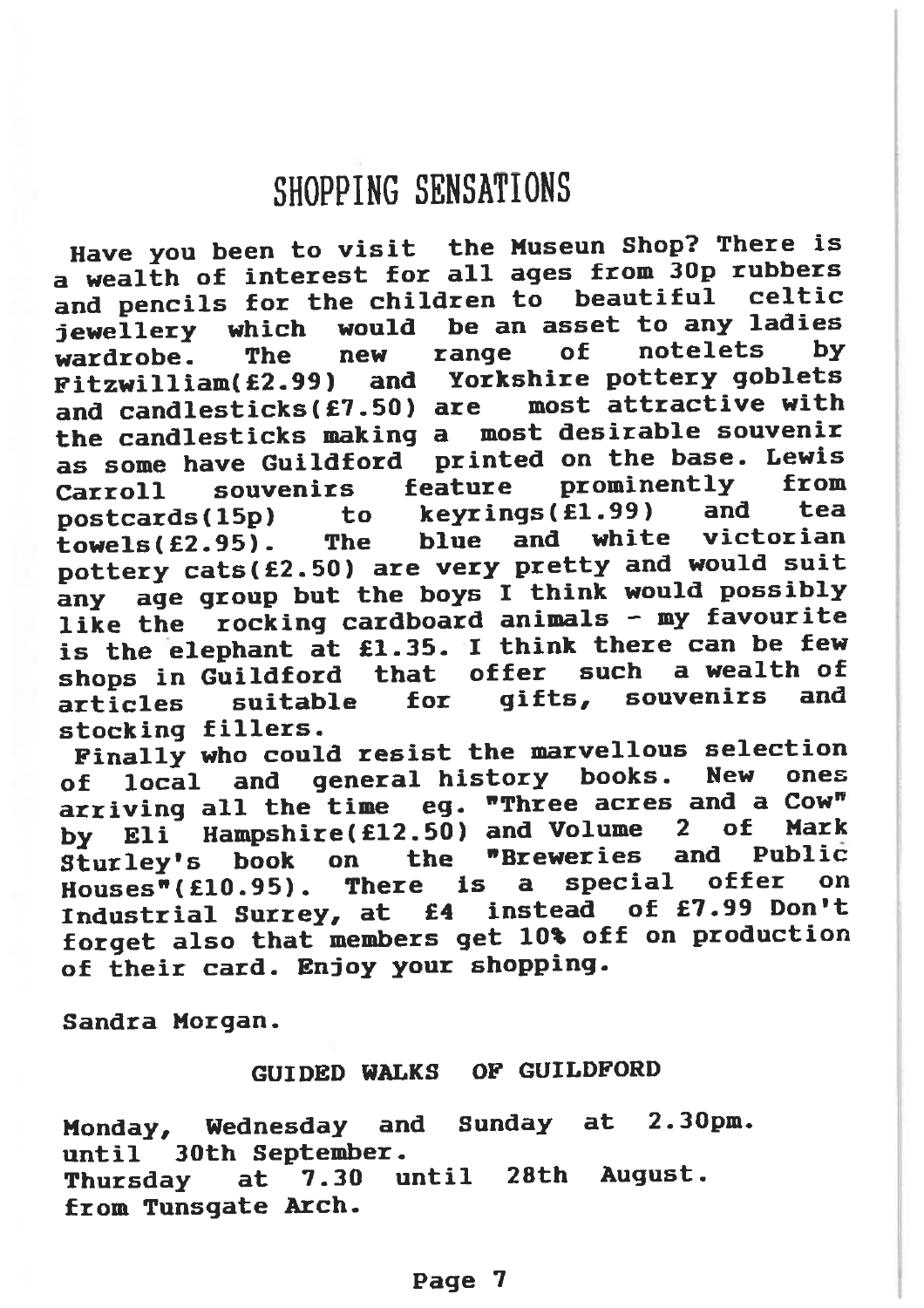# Events June 1996 to FEBRUARY 199? SUNDAY JUNE 23rd at 2.30pm

#### A VISIT TO OCKHAM CHURCH

Ann Watson, the Church Warden, will give <sup>a</sup> talk followed by <sup>a</sup> tour of the church. The Tower will be open. A maximum of fifty tickets are available. £1 of each ticket will go to the church funds. Jennifer Powell has most kindly offered to provide a cup of tea afterwards at her house which is close-by.

TICKETS £2 for MEMBERS £3 for GUESTSTIIUR\$DAY JULY 4th at ?.3Opm at SALTERS'

#### GEORGIAN GUILDFORD

NO CHARGE

Matthew Alexander invites you to <sup>a</sup> preview of the Museums exhibition on Georgian times to coincide with the festival. Wine will be available donation appreciated.

R.S.P.V. Museum 444751 or Secretary 569794

SUNDAY AUGUST 18th at 2.30pm. in RACKS CLOSE

"A Victorian Croquet Party"

Arranged by our Curator. Cold drinks available. Bring <sup>a</sup> picnic and dress up if you wish. A prize will be awarded to the best costume.Just Turn Up

: Tickets from 20 Shalford Rd Guildford CU4 8BL: PLEASE ENCLOSE STAMPED ADDRESSED ENVELOPE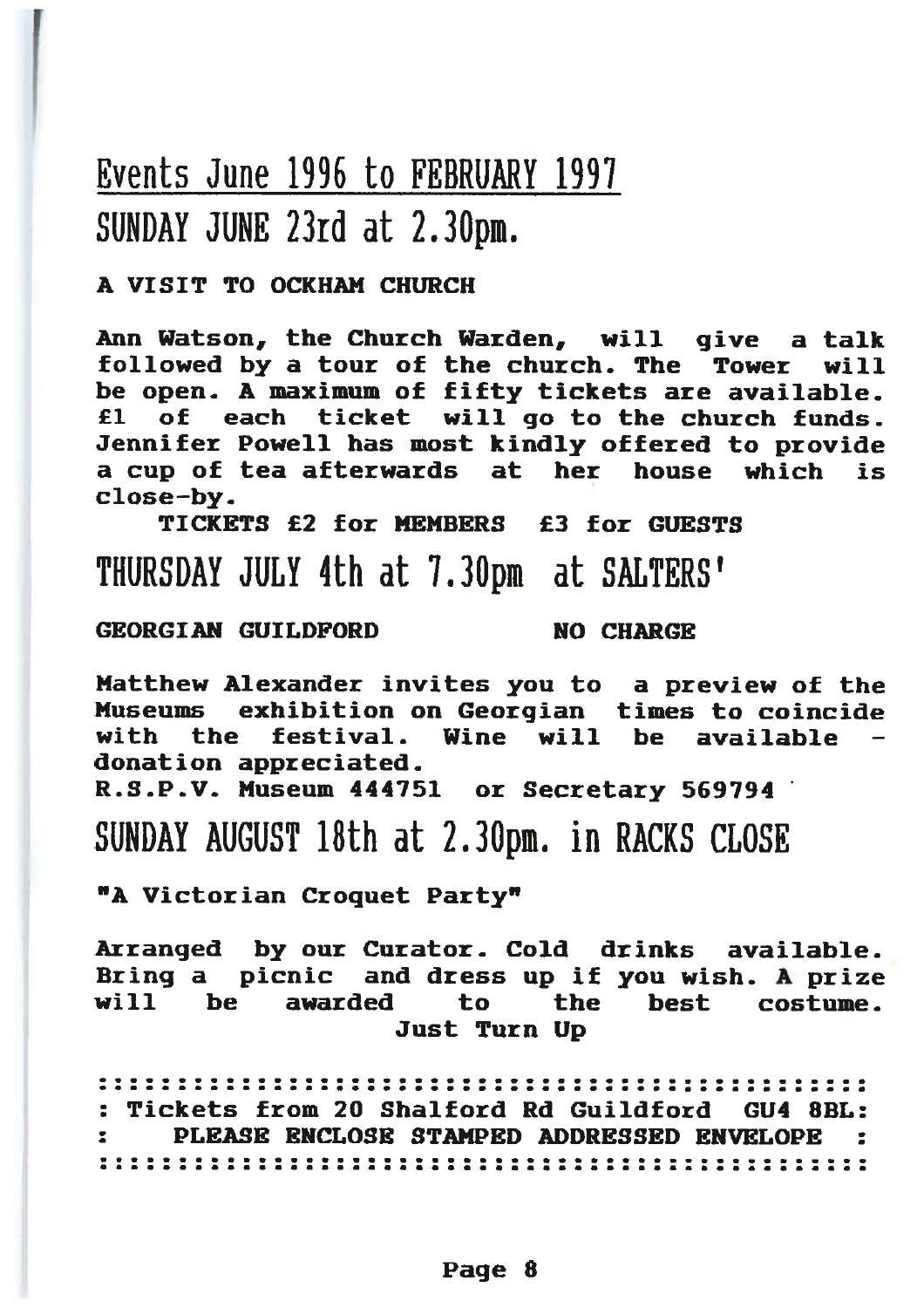THURSDAY 26th SEPTEMBER 7.30pm. at the GUILDHALL "The Borough Goes to Blazes"

<sup>A</sup> talk by Ron Shettle on the history of Guildford's firefighters TICKETS £3 MEMBERS £4 GUESTS FRIDAY OCTOBER 25th at 7.30pm. in SALTERS <sup>A</sup> quiz evening with cheese and wine. TICKETS £2.50 MEMBERS £3 GUESTS FRIDAY 13th DECEMBER AT 7.3Opm. in SALTERS Museum Christmas Party. TICKETS £5 from Museum SUNDAY JANUARY 26th 1997 at 2.15pm. VISIT to HORSLEY TOWERS Talk on Lord Lovelace in Great Hall by Stephen Tudsbery-Turner followed by tour of the building. TICKETS £2.50 MEMBERS £3.00 GUESTS KONDAY 24th FEBRUARY 1997 at 7.3OPM. OPEN EVENING at MUSEUM for FRIENDS Just Turn Up ::Cheque payable to FRIENDS OF GUILDFORD MUSEUM::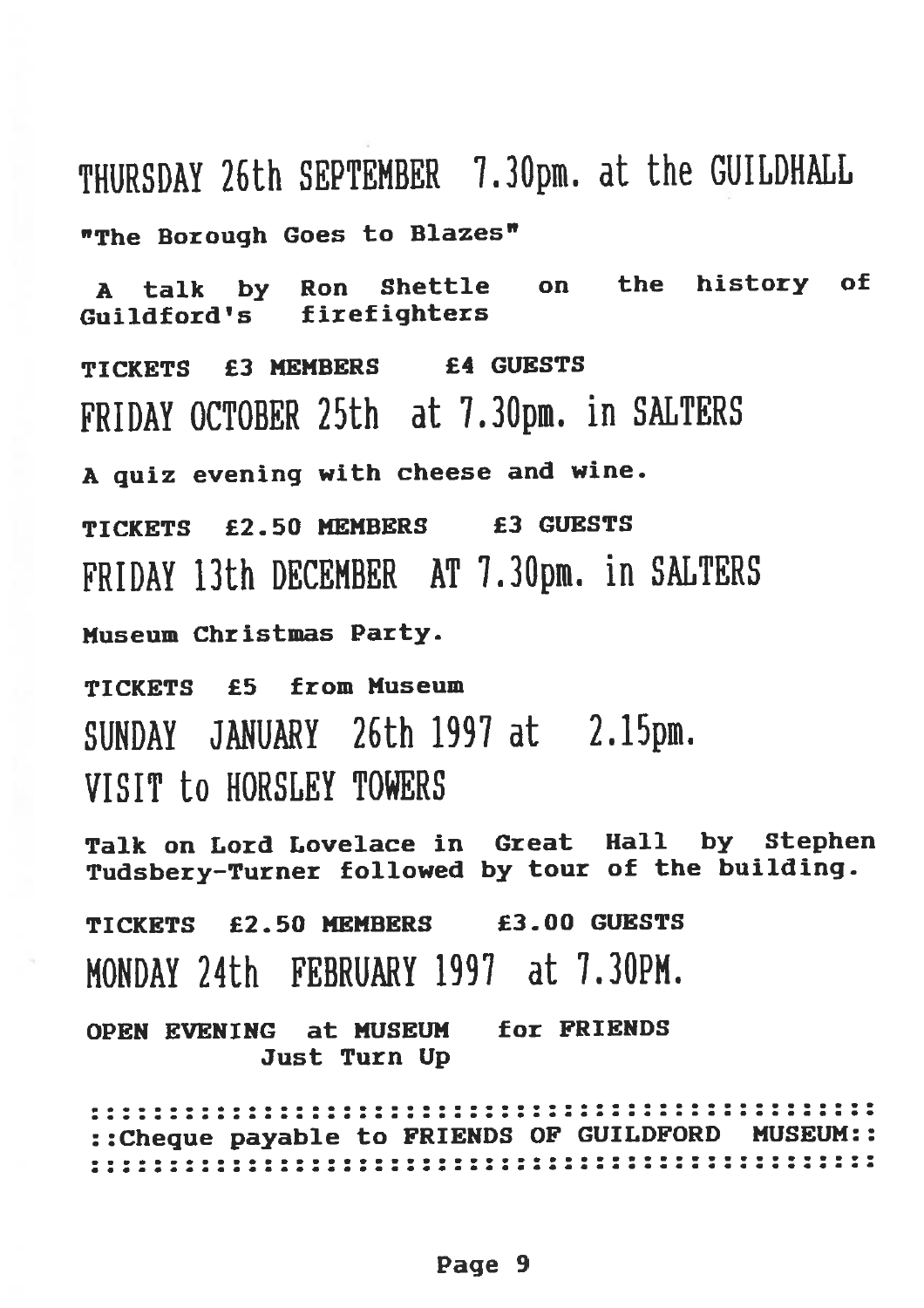## ThE JEWS OF KEDIAEVAL GUILDFORD

Until the discovery of a 12th century room behind a High Street property, which might have been a synagogue, the history of the Jews in Guildford was almost unknown. This isas there is more information in documents about mediaeval Jewsthan about almost any other class of society. This<br>is because the Jews were the property of the becausethe were theis because the Jews were the property of the<br>Crown, and many aspects of their lives were recorded: not just when things went wrong, such as being the victims or perpetrators of crime, but because of the frequent taxes paid by the Jews and<br>above all because of their normal working. lives all because of their normal working lives their money lending activities.

Mediaeval Christians wereforbidden by their nediaeval Christians were forbidden by their<br>religion to lend money at a profit but Jews were not (although the practice was not necessarily approved of). As money became more important and<br>capitalism developed money-lending became<br>necessary. Jews in Europe were not allowed to own Jews in Europe were not allowed to own land or engage in trade so there was little elsethey could do.

Thee first Jews in in England were introduced by The Tilst Jews in England were introduced by<br>William the Conqueror after 1066, They came from William the Conqueror after 1066. They came from<br>the colony of Rouen and probably settled in London at first and only later spread to other important towns such as Oxford , Norwich and Lincoln. There is very little information about theis very little information about the early years<br>but it is likely that the move out of London took place during Stephen's reign(1135-1154) with his encouragement. The money—lending activities of the Jews lead them to travel around a lot and it was natural that they should move into other towns. We have no information about the Jews before the 13th century but it is likely that they arrived during Stephen's reign.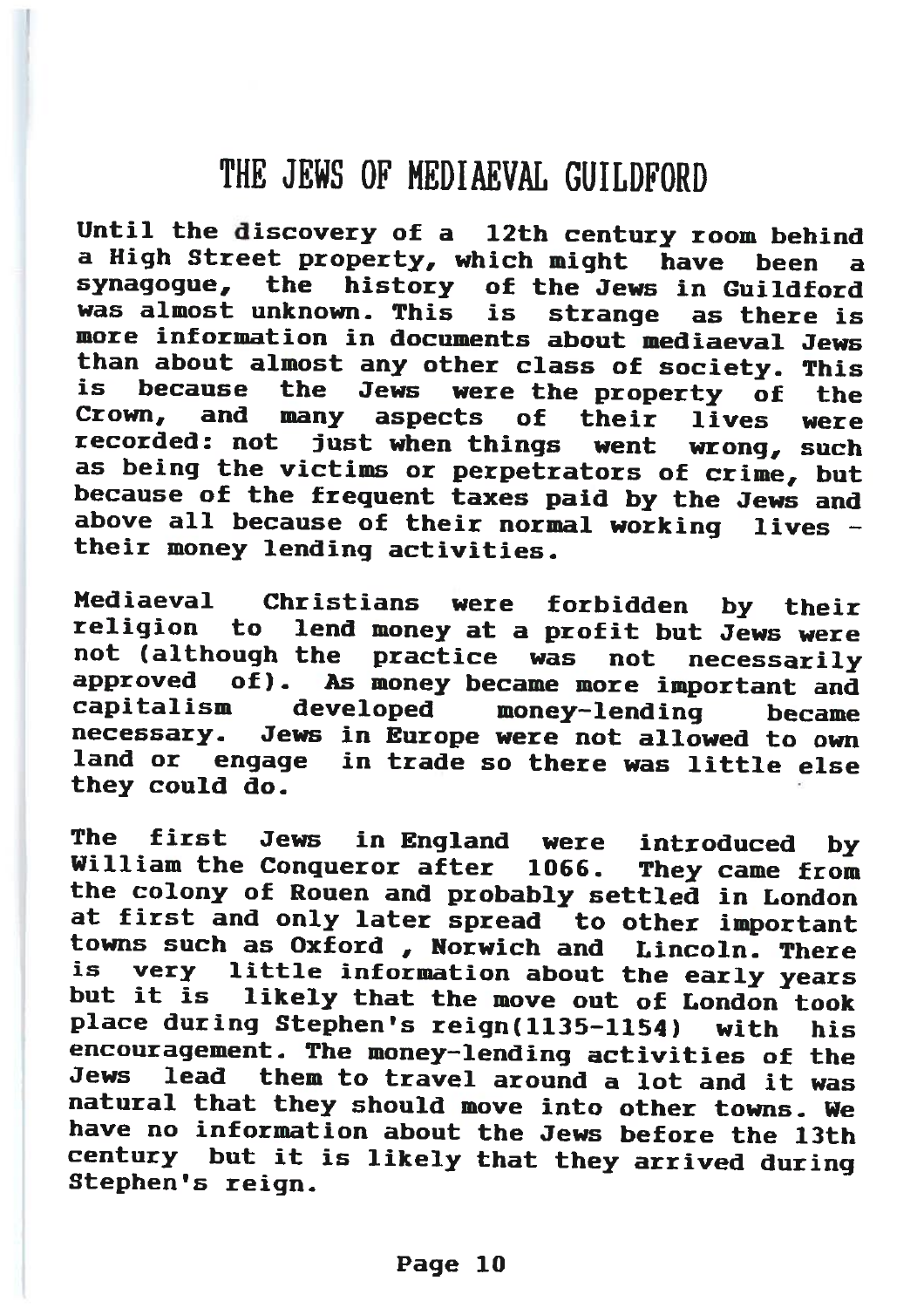The town is a day's journey from London on a main<br>oute south and was a natural place to break a route south and was <sup>a</sup> natural place to break <sup>a</sup> journey. It was also the county town and also likely to be the largest and wealthiest( though Southark and Kingston were also important towns). Guildford was <sup>a</sup> centre of the woollen trade and corn trade and as such would contain many people in need of cash.

It was not only the merchants who borrowed money. All sorts of people needed extra cash, from peasants buying animals or equipment or marrying off <sup>a</sup> daughter, to religious houses, knights, the nobility and the Crown needing money for building, acquiring land, fighting wars etc. The fact that Guildford was <sup>a</sup> royal town with <sup>a</sup> castle was another reason why the Jews settled here. The Crown owned the Jews and controlled them in all sorts of ways but would also protect them, so Jewish settlements were usually near royal castles where they could seek protection. We do not know if this was ever necessary in Guildford, but it certainly was elsewhere, sometimes with tragic results as at York in 1190, when the Jews sheltering in the castle all perished.

At about this time there was an attempt to make the Jews reside only in designated towns each with <sup>a</sup> special chest where the records of loans were kept. Guildford was not one of these towns but it is clear that Jews continued to live here and in other places.

The Crown often demanded <sup>a</sup> tax from the Jews known as <sup>a</sup> tallage. The Guildford tallage was ordered in 1186, so—called because it was issued from Guildford. This may have been because the King happened to be here at the time though it may well mean that there was <sup>a</sup> Jewish community here then, as there were at other places which gave their names to tallages, such as Northampton and Bristol.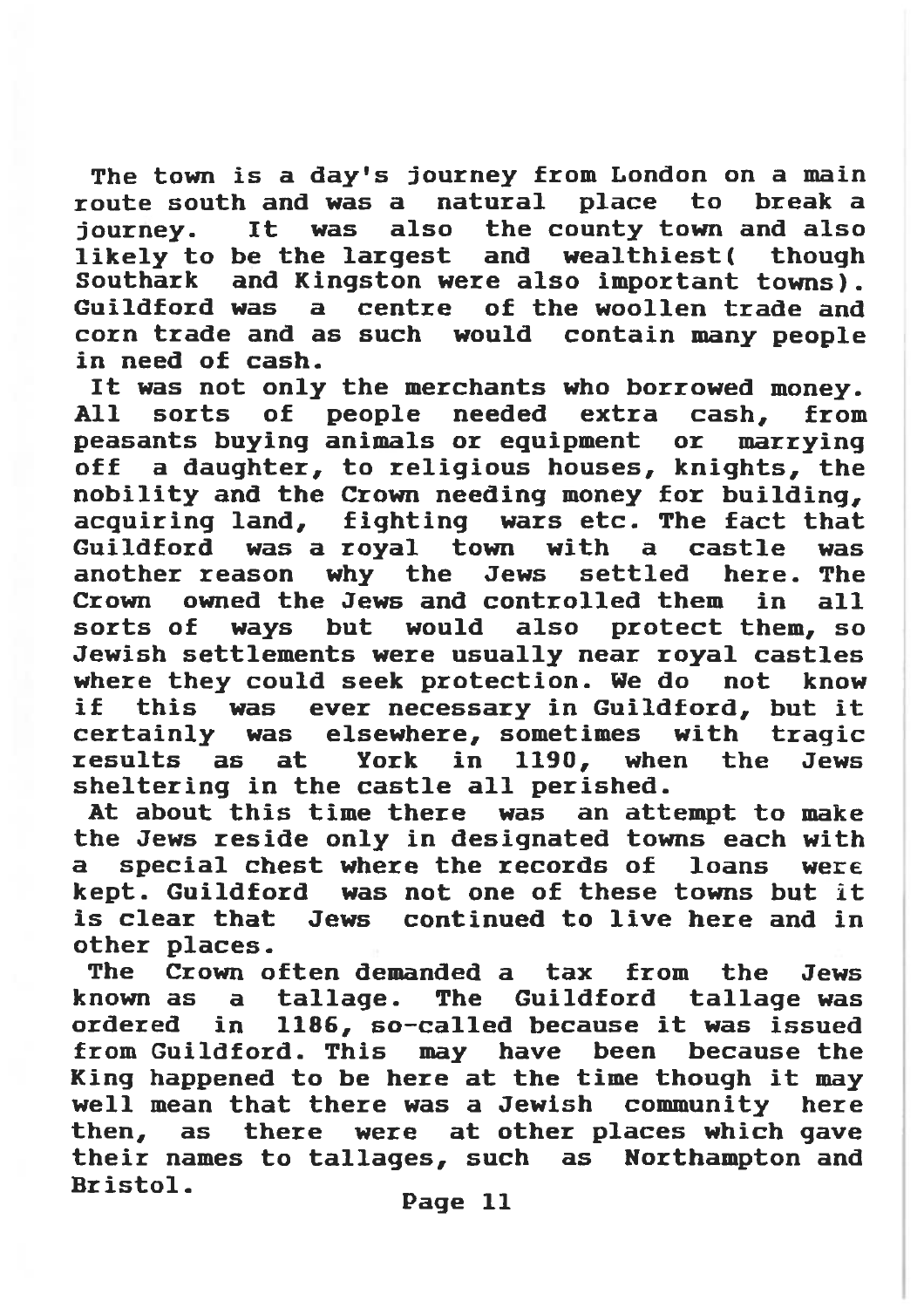The tallages were paid by Jews throughout the country, though it is possible that the Guildford tallage was confined to the south-east as several years after <sup>1186</sup> the Pipe Rolls regularly record the Jews of Essex, London Kent and Sussex as owing arrears of the tallage.

The references to Guildford Jews known so far date to the latter 13th century, after the expulsion from Guildford and other towns belonging to the Queen Mother in 1275 and before te general expulsion in 1290. However, we know that in <sup>1274</sup> Isaac of Southwark had a house in Guildford. He is first recorded in Southwark in 1241 and was a very wealthy man. He had houses in Southwark and<br>Winchester, also, so Guildford would be very Winchester also, so Guildford would be<br>convenient to stav in when travelling be stay in when travelling between London and Winchester. There were two men of this name, probably uncle and nephew but we have not ye<sup>t</sup> sorted out their dates, though the Isaac of 1274 would be the younger one. We know that he had a house in Guildford in 1274 because two men broke into it, doing £5 worth of damage to the doors and windows and stealing goods worth £2. In 1272 another incident took <sup>p</sup>lace concerning Isaac. One Thomas of Herrow owed him £2 and Isaac had seized his corn as security for the debt. Thomas and his wife broke the lock of the barn it was in and took the corn. Presumably the barn was Isaac's and he was living in Guildford then. Isaac was married to Thippe and we know the names of other members of their family — Josce, Formosa, Slema and Mandat. it appears that the Jews lived in large family groups - as might be expected for a tiny and persecuted minority. It is very likely that Isaac, or other Jews, spen<sup>t</sup> some time in Guildford and that other members of the family would stay or live there, perhaps helping Isaac with the business.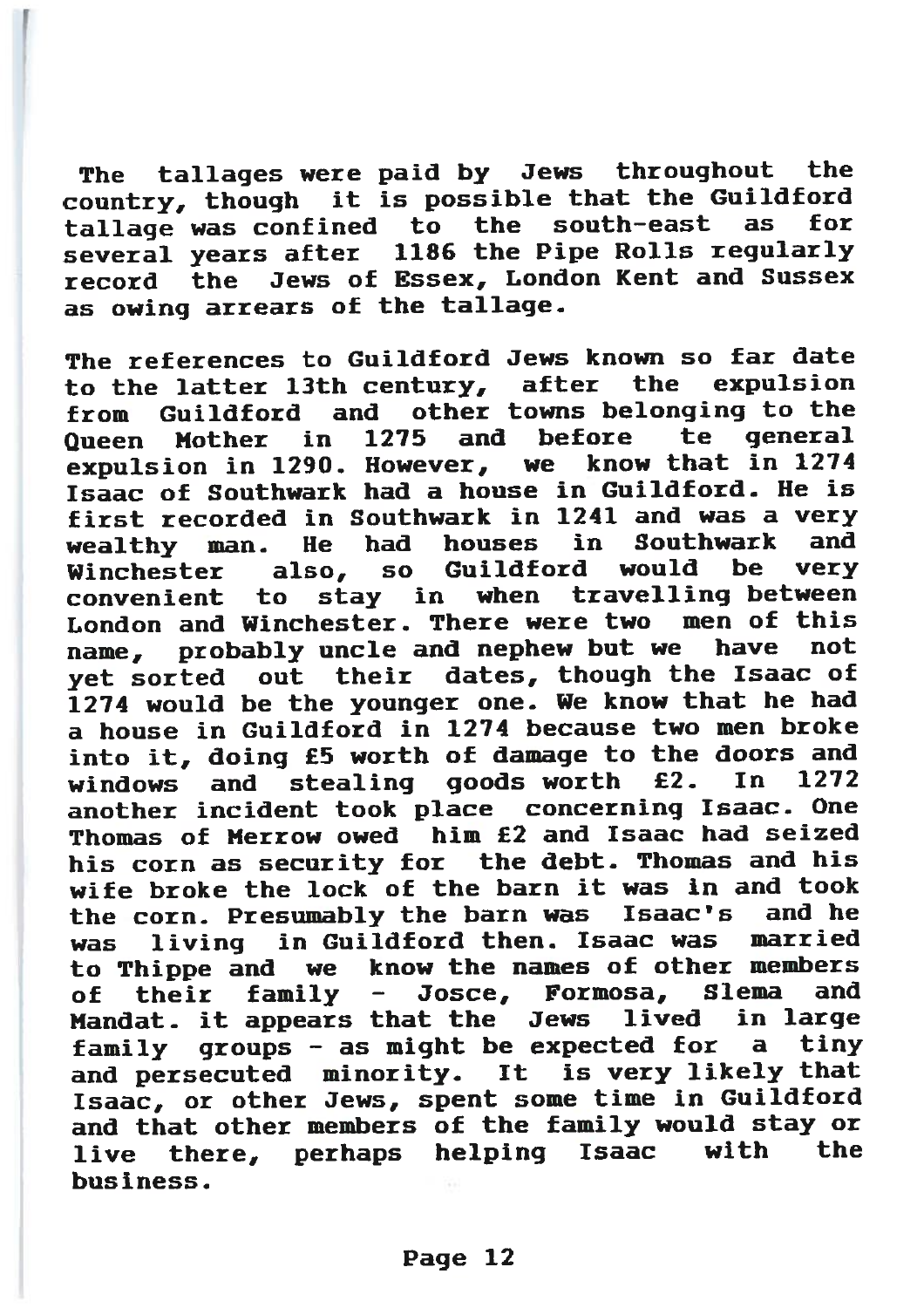He would also have servants, though not necessarily Jewish, so there would be Jews in Guildford needing a place for worship. Guildford needing a place for worship. Even if<br>there were only a handful of families, at, any one there were only a handful of families at any one<br>time a wealthy man could easily have a private <sup>a</sup> wealthy man could easily have <sup>a</sup> private synagogue built. Even if the recently discovered<br>room is not a synagogue it is highly likely that is i there was one in Guildford, and also other necessary structures such as <sup>a</sup> ritual bath and bakery. It is a pity that so far we know nothing about 12th century Jews in Guildford, but the<br>research has only just begun and there is a great deal more still to do. In time we hope that a <sup>a</sup> clearer <sup>p</sup>icture will emerge of this important and neglected part of Guildford's history.

Mary Alexander Guildford Museum

# SURREY YOUNG ARCHAEOLOGISTS CLUB

The Club continues to flourish, with a healthy membership, which includes an active and lively<br>Senior group. several of the Seniors spoke at the<br>Surrey Archaeological Society Symposium , in<br>February on the subject of the Roman excavation<br>last Summer. They gave an enter

Our Spring sessions have concentrated on<br>Mediaeval Guildford, with visits to the Castle and<br>Undercroft. The next two sessions will have a more lighthearted theme: in May we will be cooking and eating Roman food, and in June we are going to Dover, to visit the Painted House and the "White Cliffs Experience"

As, ever for further details about the Club, contact Sue Roggero or Christine Hardman at Guildford Museum.

Christine Hardman.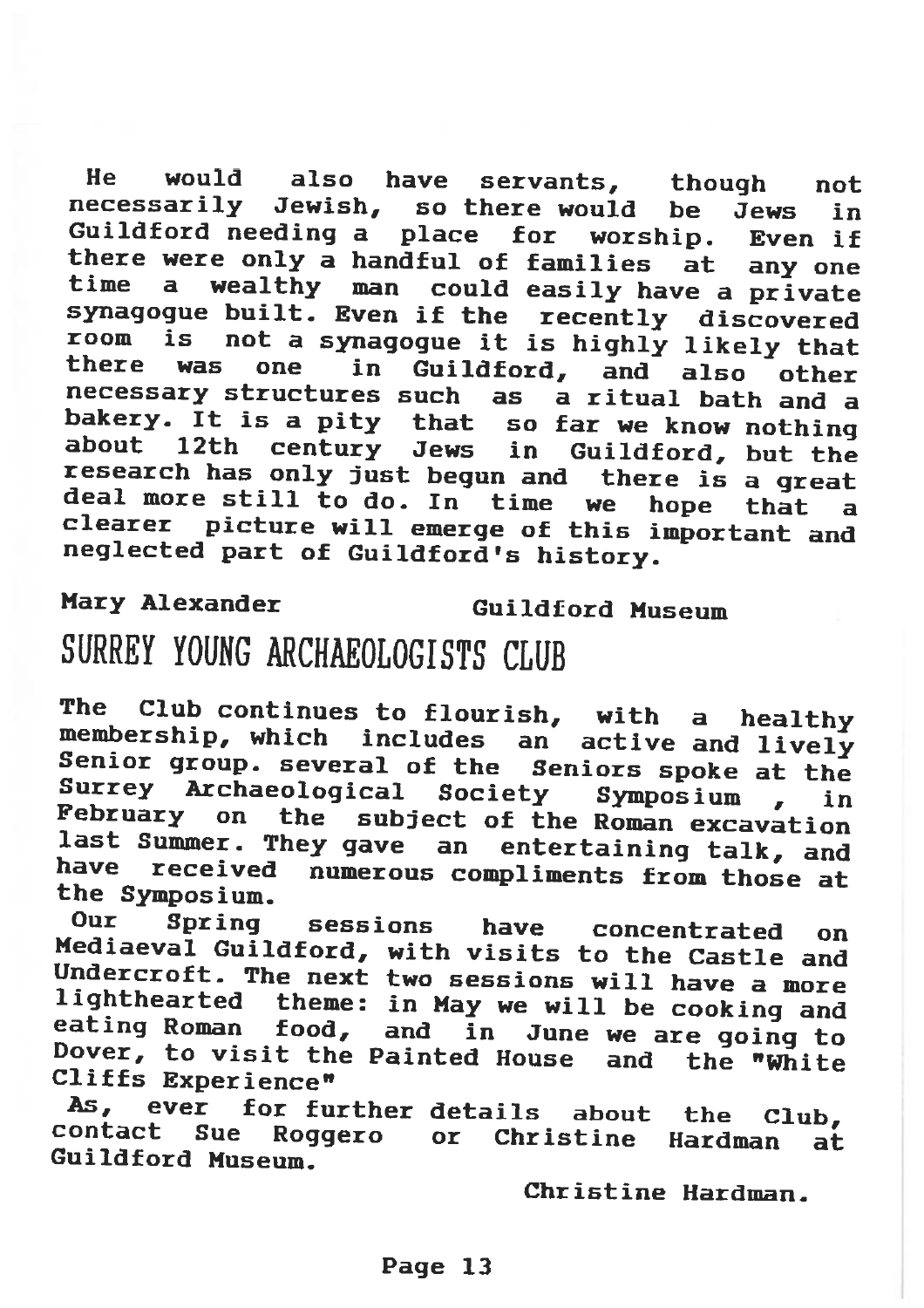## MUSEUM ARCIIAEOLOGY LECTURE SERIES

The next season of these popular lectures will commence on 17th October 1996

17th October 1996

Joe Hillaby on English Mediaeval Synagogues

14th November 1996

Professor Bradley - "Signing the Land"

Prehistoric rock carvings in the British Landscape.

12th December 1996

Rosalind Janssen — "From Riches to Rags" Wardrobes for life and death in New Kingdom Egypt

16th January 1997 To be arranged

13th February 1997

DrPeter Marsden - "Maritime Archaeology of South East England"

6th March 1997 To be arranged

TICKETS £5 from MUSEUM ONLY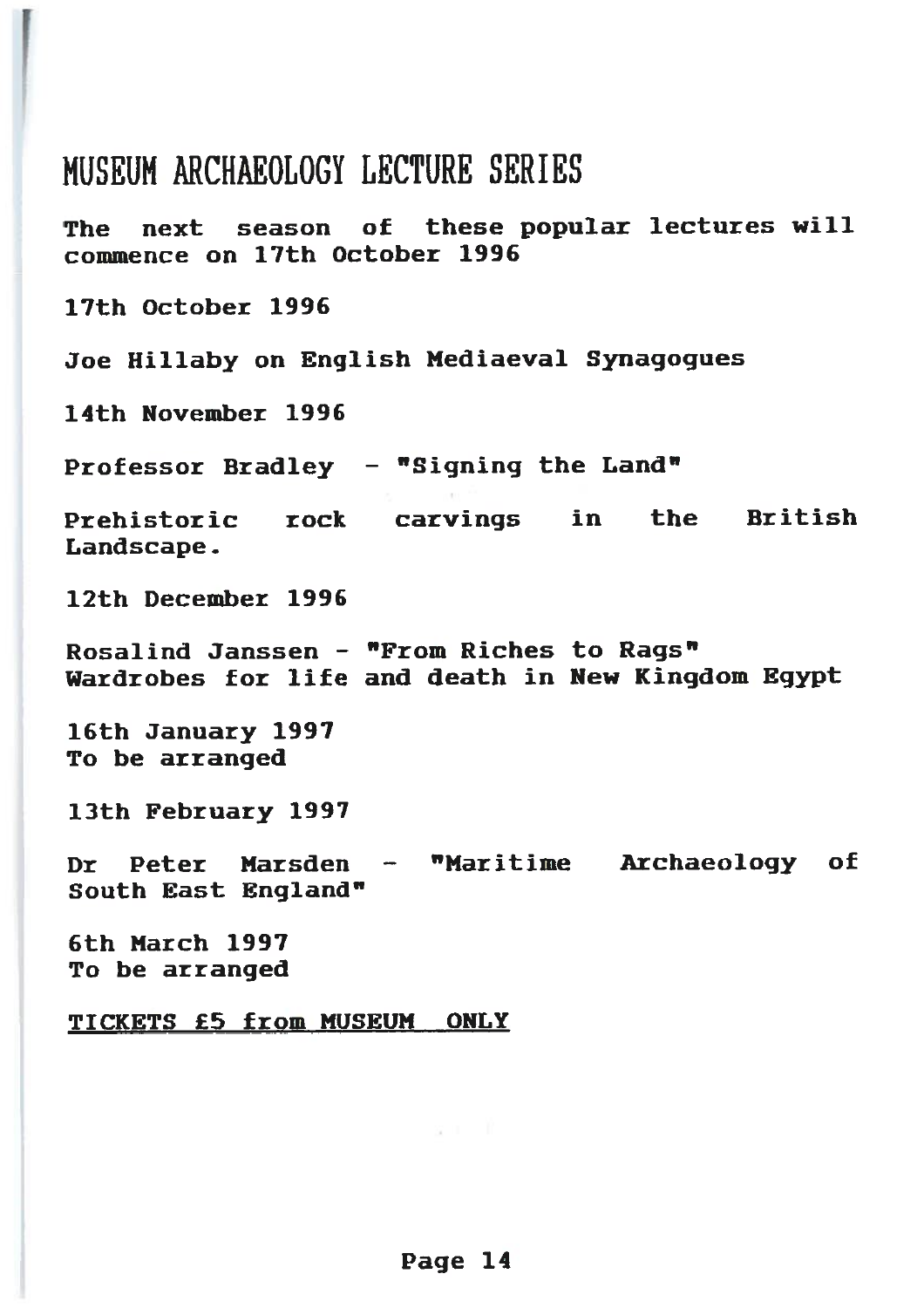# ST. CAThERINE'S

I'm sure most of you have travelled along the river at some time and come across that mass of golden sand that slides down Drakes hill into the<br>river Sand, like this has been, passing, into, the  $river_S$ and like this has been passing river for centuries and carried along the river<br>bed It's no wonder that in those early days when bed. It's no wonder that in those early days when<br>the sandy river bed into travellers trod the sandy river bed into<br>Guildford they called it the golden-ford-from Guildford they called it the golden ford from which the town takes its name.Yes Drake's hill is the name of that tuft of land that suddenly rises up from the river bank where the sand slides down and the children slide at their peril.On top of the hill sandwiched between the river and the<br>Codelning road stands the ruined chanel of Godalming road stands the ruined chapel St.Catherines. The stonework has recently been<br>repointed to enable the buiding to be enjoyed in repointed to enable the it's presen<sup>t</sup> state for many years to come.

<sup>A</sup> chapel was in existance on this site over 750 years ago but in the year 1300 the vicar of St<br>Nicholas Church which is at the bottom of Nicholas Church which is at Guildford High St by the river purchased the<br>site, We will be charitable and suggest his aim site.We will be charitable was solely to sprea<sup>d</sup> the religious word but one can't help but wonder if he had the financial prospects of the site in mind as well, for within seven years he had obtained <sup>a</sup> licence to hold an annual fair on the hill and did very nicely from the fees.In <sup>1317</sup> the chapel was rebuilt.By <sup>1550</sup> it had fallen into disrepair and it is this ruin that we see today.The fair however continued right up until  $1914.By$  the side of the hill a small lane leads from the Portsmouth Road down to the river.From time immemorial until it became uneconomic to run,about twenty years ago,a ferry existed here to carry passengers across the river.In 1985 <sup>a</sup> bridge was erected and it makes a pleasant walk from the town to the bridge and back<br>over Shalford meadows.As far as we know this is over Shalford meadows.As far only the second bridge to be erected here.The first was built in September <sup>1377</sup> but only <sup>a</sup> week